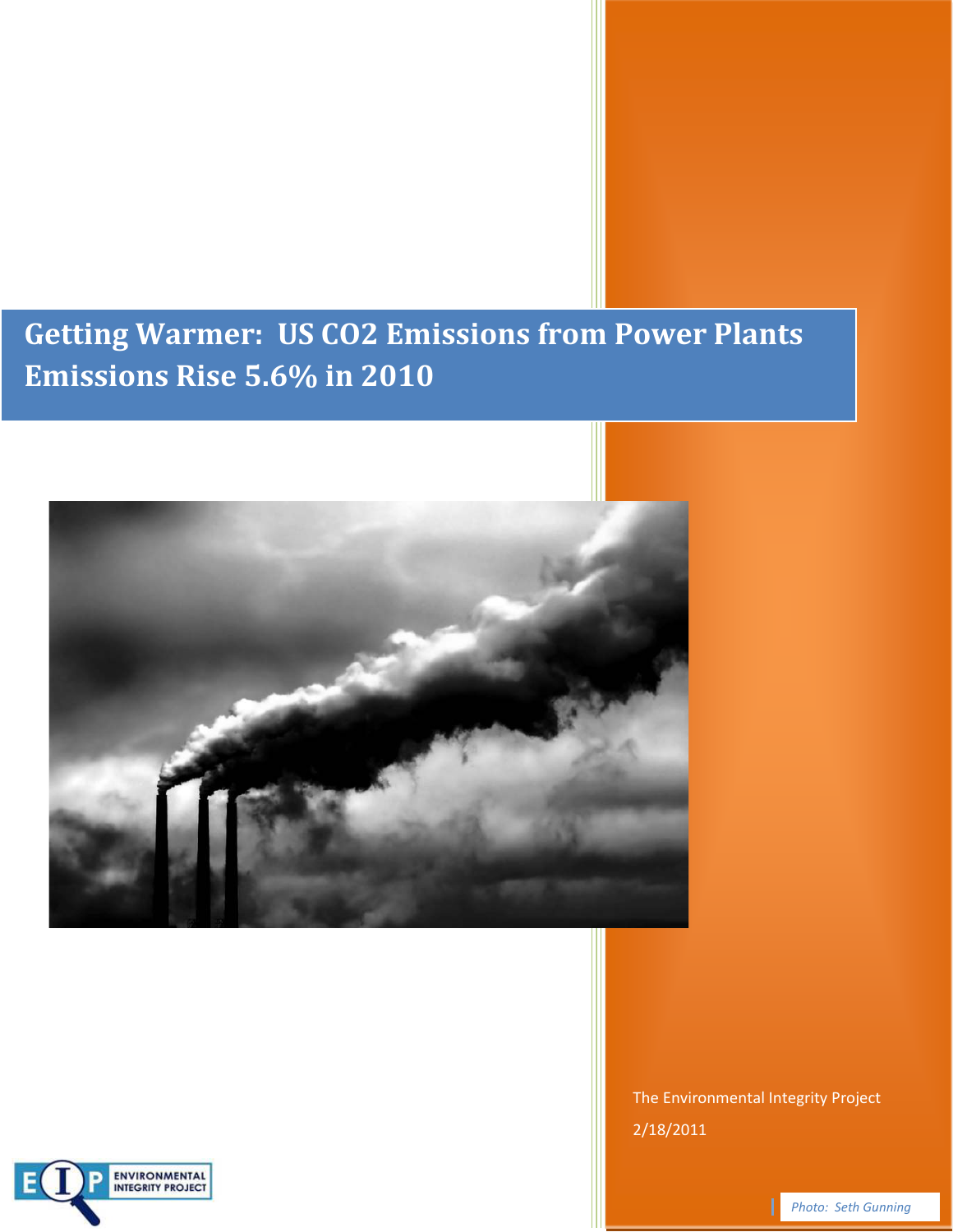Carbon dioxide emissions from power plants rose 5.56% in 2010 over the year before, the biggest annual increase since the Environmental Protection Agency began tracking emissions in 1995. Electricity generators released 2.423 billion tons of carbon dioxide (CO2) in 2010, compared to 2.295 billion tons in 2009, according to information available on EPA's "Clean Air Markets" database.<sup>[1](#page-6-0)</sup> While the increase is worrisome, power plant emissions are still below the high water mark of 2.565 million tons set in 2007. Last year's rise was driven in part by a 3.0% net increase in overall generation for the 1[2](#page-6-1) months ending in November of 2010<sup>2</sup>, due to the economic recovery and unusually warm weather in some parts of the country.

Average global temperatures last year reached the 2005 level, the warmest year on record.<sup>[3](#page-6-2)</sup> CO2 is the most prevalent of the greenhouse gases that cause global warming; the combustion of fossil fuels for electricity generation in the U.S. accounts for more than one third of our nation's total U.S. releases of CO2, and more than nearly 5% of CO2 emissions worldwide.<sup>[4](#page-6-3)</sup> Coal-fired boilers provided 45% of our electricity in 2010, but were responsible for 81% of total U.S. CO2 emissions from electricity generation last year.

|              | 2009 CO <sub>2</sub> | <b>2010 CO2</b>  |
|--------------|----------------------|------------------|
| <b>State</b> | <b>Emissions</b>     | <b>Emissions</b> |
| Texas        | 244,248,050          | 256,903,967      |
| Florida      | 119,960,137          | 130,324,532      |
| Ohio         | 119,793,429          | 124,966,156      |
| Indiana      | 117,544,009          | 123,695,438      |
| Pennsylvania | 114,331,904          | 123,345,741      |
| Illinois     | 102,752,939          | 107,082,729      |
| Kentucky     | 92,614,351           | 99,246,065       |
| Georgia      | 81,906,514           | 86,826,424       |
| Alabama      | 74,033,748           | 84,734,388       |
| Missouri     | 75,774,756           | 83,279,658       |

Texas power plants led the pack in 2010, with nearly 257 million ton of CO2 emissions, as much as the next two states combined (Florida and Ohio), and more than 7 times the total CO2 emissions from power plants in California. Despite a favorable climate for wind energy and falling natural gas prices, Texas opened three new coal plants toward the end of 2010, with a combined capacity of 2,1[5](#page-6-4)6 megawatts. $5$  Emissions of CO2 from the top ten states are listed at left.

Fifty coal-fired power plants accounted for 750 million tons of CO2 emissions in 2010, or about a third of the total. The two largest carbon polluters, the Scherer and Bowen power plants in Georgia, together released more than 48 million tons of CO2 in 2010. By comparison, emissions from all power plants in California were 37.1 million tons; in New York, 40.0 million tons; and in the six states of New England, 40.5 million tons.

Coal-fired generation rose 5.2% in the 12 months ending November 30, 2010, growing at a faster pace than the overall 3.0% increase in net generation over the same period. But net generation of wind powered electricity, although a much smaller fraction of total

|                    | 2009 CO <sub>2</sub> | <b>2010 CO2</b>  |
|--------------------|----------------------|------------------|
| <b>Power Plant</b> | <b>Emissions</b>     | <b>Emissions</b> |
| Scherer, GA        | 24,894,852           | 25,133,404       |
| Bowen, GA          | 21,964,073           | 22,997,740       |
| James H. Miller,   |                      |                  |
| Jr., AL            | 21,929, 156          | 22,702,006       |
| Martin Lake, TX    | 19,571,666           | 20,506,471       |
| Gibson, IN         | 18,135,538           | 19,679,980       |
| Monroe, MI         | 19,376,047           | 19,514,435       |
| Labadie, MO        | 17,433,816           | 18,996,586       |
| Colstrip, MT       | 15,471,751           | 18,733,243       |
| Gen J M Gavin,     |                      |                  |
| OΗ                 | 20,126,750           | 18,449,408       |
| Rockport, IN       | 18,086,957           | 18,220,454       |

output, rose from 73.6 to 92.7 million megawatts, for a 26% increase through the end of November last year.Net generation from natural gas fired plants, which release less than half as much carbon dioxide as coal plants on a per megawatt basis, rose [6](#page-6-5).8% over the same period.<sup>6</sup>

Sulfur dioxide (SO2) emissions from power plants decreased from 5.72 million to 5.11 million tons between 2009 and 2010, while nitrogen oxide (NOx) emissions increased slightly over the same time span (See Appendix C for SO2 data). Emissions of both pollutants have declined more than 50% over the past ten years, though progress is uneven. For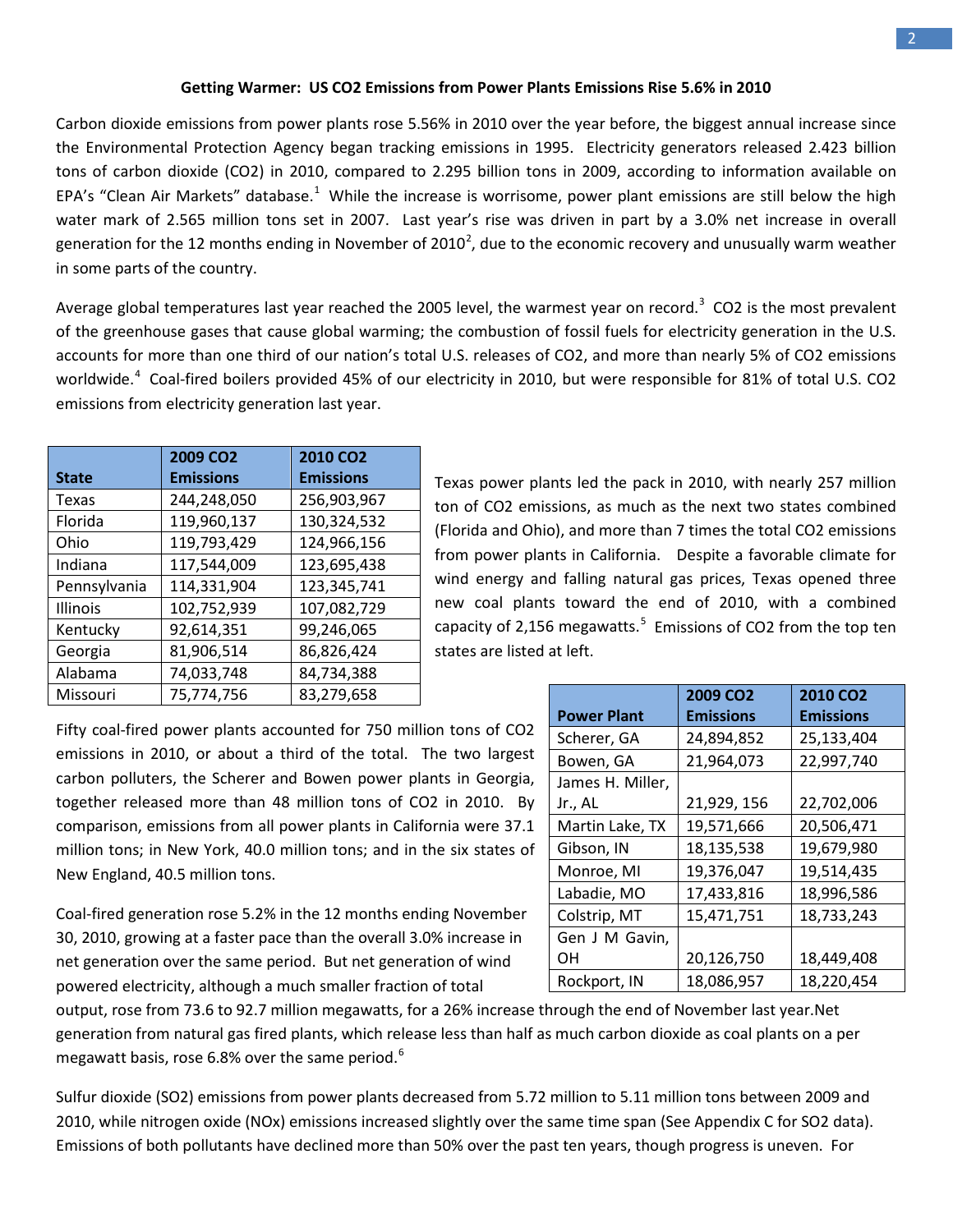example, sulfur dioxide has actually increased slightly in Missouri, while declining more than 85% in Maryland. The overall trend is encouraging and emissions of SO2 and NOx should decline still further, unless the Republican House majority succeeds in derailing emission standards that are scheduled to take effect within the next four years. As **indicated** 

Congress has declined to pass comprehensive legislation to address global warming. But the Clean Air Act and other environmental laws, falling natural gas prices, and the growing market for renewable energy could curb greenhouse gas emissions from coal-fired plants. Most of the more than one hundred proposals to build new coal plants that surfaced several years ago have been withdrawn, having been defeated by local opposition, legal challenges, and the erosion of marketplace advantages that coal-fired power use to enjoy.

Nearly 4.5 gigawatts of new coal-fired electric generation came on line in 2010, about half of that in Texas. But power companies have also announced plans to retire almost 12 gigawatts of coal-fired capacity within the next few years, including the announcement last month that Xcel would close nearly 900 megawatts of coal-fired capacity at four different power stations in Colorado.<sup>[7](#page-6-6)</sup> More announcements are expected this year, as companies wisely choose to shut down aging boilers, rather than pay to retrofit dirty and outdated plants to comply with federal air, waste and water standards.

These new rules include regulations requiring the cleanup of mercury and other toxic pollutants from power plants, additional reductions of sulfur dioxide and nitrogen oxide at plants that do not already have state-of-the-art controls, and potential new standards for ash disposal that will require closure of leaking ash ponds used to dispose of the industry's waste. This summer, the EPA will propose standards to limit CO2 emissions from power plants under the Clean Air Act, in the wake of a 2007 Supreme Court decision finding that greenhouse gases were pollutants subject to regulation under the act.<sup>[8](#page-6-7)</sup> By law, any standard that EPA proposes must be affordable and technologically feasible, but even modest limits on CO2 pollution would at least slow down the buildup of carbon in the earth's atmosphere.

The phase out of the worst polluters would make room for cleaner technologies, like the 3.6 gigawatts of wind power installed in 2010, which could add momentum to the economic recovery while reducing reduce global warming and damage to the public's health from dirty coal plants.

The industry's allies on Capitol Hill are working hard to turn back the clock by repealing environmental standards for coal plants that are already many years overdue. Congress may weaken or even eliminate EPA's ability to stop coal plant pollution, and block further study of climate change. But even the most powerful legislature in the world is subject to the laws of science, and global warming will not disappear because our politicians choose to pretend it does not exist.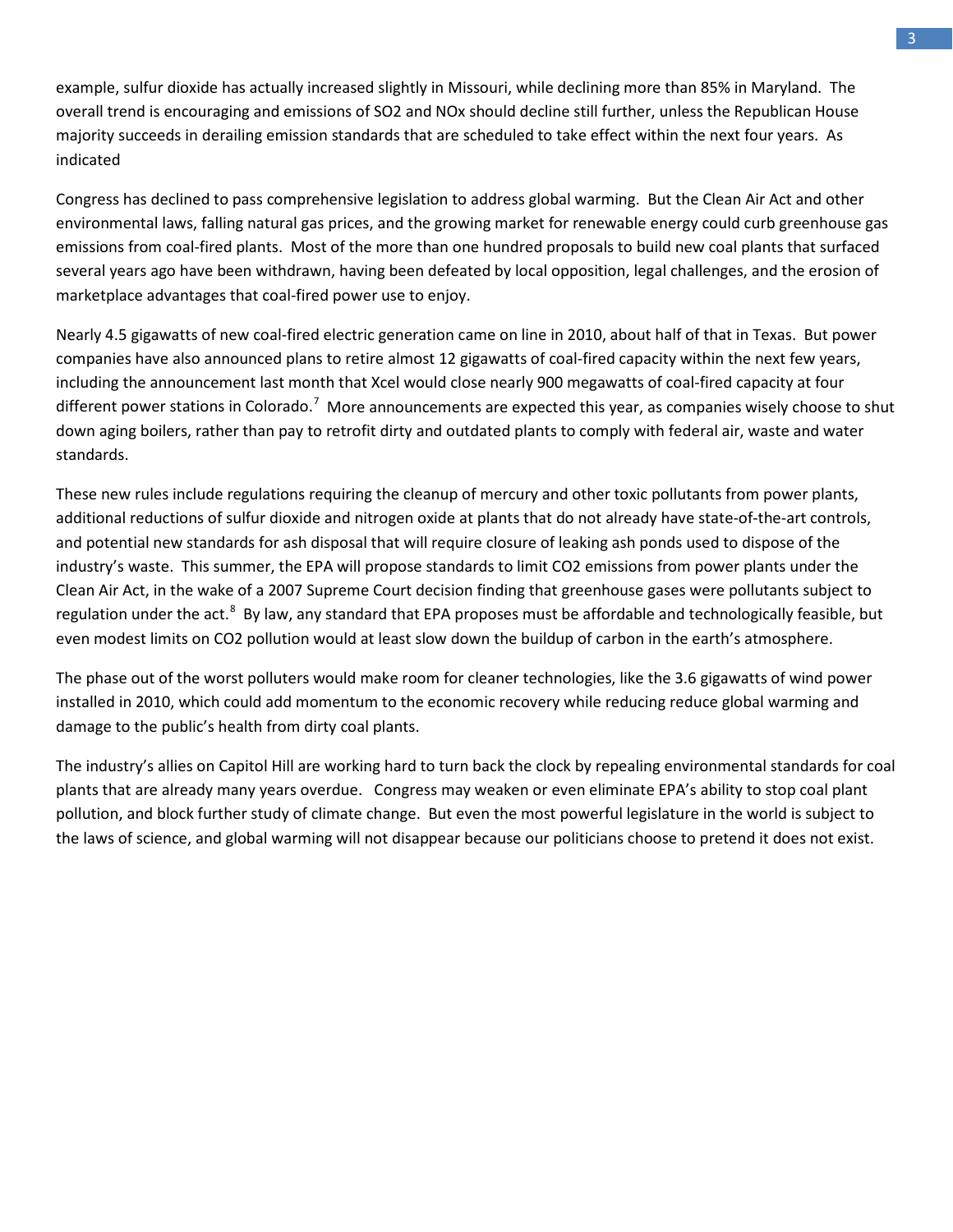| Top 50 2010 CO2 Emissions by State |              |                          |  |  |
|------------------------------------|--------------|--------------------------|--|--|
| <b>State</b>                       | Year         | <b>CO2 Mass (Tons)</b>   |  |  |
| TX                                 | 2010         | 256,903,967              |  |  |
| FL                                 | 2010         | 130,324,532              |  |  |
| OH                                 | 2010         | 124,966,157              |  |  |
| IN                                 | 2010         | 123,695,439              |  |  |
| PA                                 | 2010         | 123,345,742              |  |  |
| IL                                 | 2010         | 107,082,730              |  |  |
| KY                                 | 2010         | 99,246,065               |  |  |
| GA                                 | 2010         | 86,826,464               |  |  |
| AL                                 | 2010         | 84,734,388               |  |  |
| <b>MO</b>                          | 2010         | 83,279,658               |  |  |
| <b>WV</b>                          | 2010         | 78,338,976               |  |  |
| MI                                 | 2010         | 74,375,752               |  |  |
| <b>NC</b>                          | 2010         | 74,293,631               |  |  |
| AZ                                 | 2010         | 60,713,242               |  |  |
| LA                                 | 2010         | 51,867,719               |  |  |
| WI                                 | 2010         | 50,047,776               |  |  |
| OK                                 | 2010         | 49,871,771               |  |  |
| <b>WY</b>                          | 2010         | 49,382,465               |  |  |
| ΤN                                 | 2010         | 46,425,781               |  |  |
| IA                                 | 2010         | 45,401,248               |  |  |
| CO                                 | 2010         | 45,130,511               |  |  |
| SC                                 | 2010         | 43,754,659               |  |  |
| <b>NY</b>                          | 2010         | 40,031,704               |  |  |
| KS                                 | 2010         | 39,751,566               |  |  |
| CA                                 | 2010         | 37,065,278               |  |  |
| UT                                 | 2010         | 36,985,780               |  |  |
| AR                                 | 2010         | 36,254,482               |  |  |
| MN                                 | 2010         | 34,123,976               |  |  |
| <b>ND</b>                          | 2010         |                          |  |  |
| <b>NM</b>                          | 2010         | 33,534,159               |  |  |
| VA                                 | 2010         | 32,653,177<br>32,441,939 |  |  |
| <b>MS</b>                          | 2010         | 30,618,950               |  |  |
| <b>NE</b>                          |              |                          |  |  |
| MD                                 | 2010<br>2010 | 26,402,128<br>26,328,311 |  |  |
| MT                                 |              |                          |  |  |
| MA                                 | 2010         | 21,356,366               |  |  |
| <b>NV</b>                          | 2010<br>2010 | 19,499,495<br>16,956,569 |  |  |
| NJ                                 |              | 14,638,010               |  |  |
|                                    | 2010         |                          |  |  |
| WA                                 | 2010         | 14,560,232               |  |  |
| OR<br>CT                           | 2010         | 10,873,651               |  |  |
|                                    | 2010         | 6,644,898<br>6,420,303   |  |  |
| <b>NH</b><br>ME                    | 2010         |                          |  |  |
|                                    | 2010         | 3,943,457                |  |  |
| DE                                 | 2010         | 3,860,307                |  |  |
| SD                                 | 2010         | 3,765,614                |  |  |
| R1                                 | 2010         | 3,504,392                |  |  |
| ID                                 | 2010         | 693,069                  |  |  |
| VT                                 | 2010         | 444,647                  |  |  |
| DC                                 | 2010         | 236,894                  |  |  |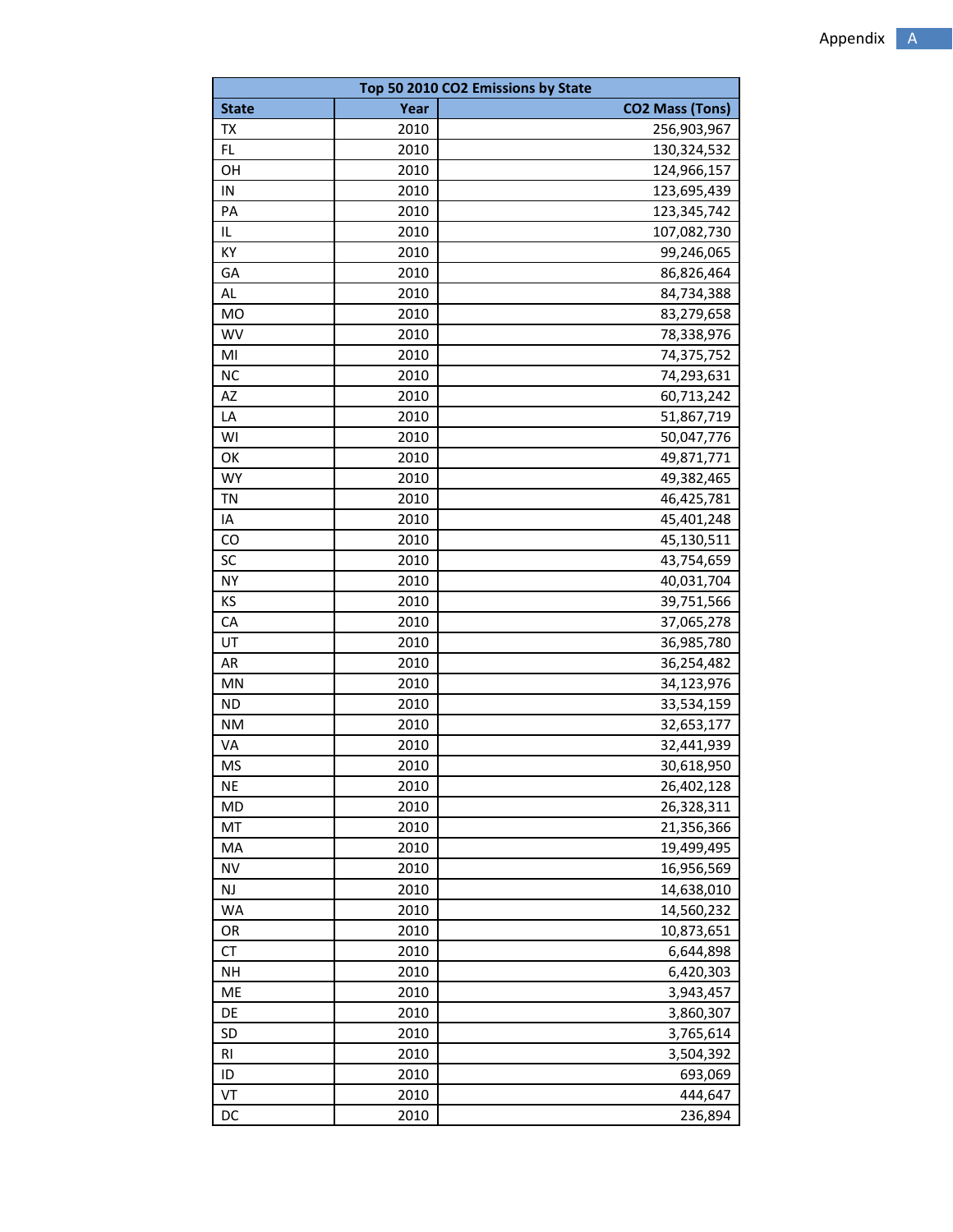| Top 50 2010 CO2 Emissions by Facility |                                  |      |                        |  |  |
|---------------------------------------|----------------------------------|------|------------------------|--|--|
| <b>State</b>                          | <b>Facility Name</b>             | Year | <b>CO2 Mass (Tons)</b> |  |  |
| GA                                    | Scherer                          | 2010 | 25,133,404             |  |  |
| GA                                    | Bowen                            | 2010 | 22,997,741             |  |  |
| AL                                    | James H Miller Jr                | 2010 | 22,702,007             |  |  |
| <b>TX</b>                             | Martin Lake                      | 2010 | 20,506,471             |  |  |
| IN                                    | Gibson                           | 2010 | 19,679,980             |  |  |
| MI                                    | Monroe                           | 2010 | 19,514,436             |  |  |
| <b>MO</b>                             | Labadie                          | 2010 | 18,996,587             |  |  |
| MT                                    | Colstrip                         | 2010 | 18,733,243             |  |  |
| OH                                    | Gen J M Gavin                    | 2010 | 18,449,408             |  |  |
| IN                                    | Rockport                         | 2010 | 18,220,454             |  |  |
| TX                                    | W A Parish                       | 2010 | 18,124,351             |  |  |
| PA                                    | <b>Bruce Mansfield</b>           | 2010 | 17,890,433             |  |  |
| <b>AZ</b>                             | Navajo Generating Station        | 2010 | 17,798,384             |  |  |
| <b>WY</b>                             | Jim Bridger                      | 2010 | 16,278,550             |  |  |
| SC                                    | Cross                            | 2010 | 16,003,418             |  |  |
| <b>NC</b>                             | Roxboro                          | 2010 | 15,972,697             |  |  |
| KS                                    | Jeffrey Energy Center            | 2010 | 15,963,886             |  |  |
| <b>WV</b>                             | John E Amos                      | 2010 | 15,833,972             |  |  |
| <b>TX</b>                             | Monticello                       | 2010 | 15,217,100             |  |  |
| KY                                    | Paradise                         | 2010 | 14,929,854             |  |  |
| MN                                    | Sherburne County                 | 2010 | 14,901,029             |  |  |
| <b>WY</b>                             | Laramie River                    | 2010 | 14,724,744             |  |  |
| <b>TN</b>                             | Cumberland                       | 2010 | 14,588,893             |  |  |
| <b>NM</b>                             | Four Corners Steam Elec Station  | 2010 | 14,399,394             |  |  |
| OH                                    | J M Stuart                       | 2010 | 14,378,504             |  |  |
| TX                                    | Limestone                        | 2010 | 14,298,446             |  |  |
| LA                                    | Big Cajun 2                      | 2010 | 13,707,365             |  |  |
| <b>NC</b>                             | <b>Belews Creek</b>              | 2010 | 13,676,646             |  |  |
| KY                                    | Ghent                            | 2010 | 13,413,886             |  |  |
| PA                                    | Keystone                         | 2010 | 13,354,557             |  |  |
| <b>FL</b>                             | <b>Crystal River</b>             | 2010 | 13,226,180             |  |  |
| UT                                    | Intermountain                    | 2010 | 13,080,935             |  |  |
| ΟH                                    | W H Sammis                       | 2010 | 13,007,678             |  |  |
| IL                                    | <b>Baldwin Energy Complex</b>    | 2010 | 12,937,246             |  |  |
| IA                                    | Walter Scott Jr. Energy Center   | 2010 | 12,742,797             |  |  |
| <b>NC</b>                             | Marshall                         | 2010 | 12,651,413             |  |  |
| IN                                    | Petersburg                       | 2010 | 12,556,502             |  |  |
| AR                                    | Independence                     | 2010 | 12,462,442             |  |  |
| TX                                    | Sam Seymour                      | 2010 | 12,349,409             |  |  |
| TX                                    | Welsh Power Plant                | 2010 | 12,146,242             |  |  |
| WV                                    | <b>Harrison Power Station</b>    | 2010 | 12,125,976             |  |  |
| PA                                    | Conemaugh                        | 2010 | 11,966,512             |  |  |
| ${\sf IN}$                            | R M Schahfer Generating Station  | 2010 | 11,890,244             |  |  |
| AR                                    | White Bluff                      | 2010 | 11,823,841             |  |  |
| GA                                    | Wansley (6052)                   | 2010 | 11,775,202             |  |  |
| ΝM                                    | San Juan                         | 2010 | 11,741,411             |  |  |
| AL                                    | Barry                            | 2010 | 11,348,498             |  |  |
| AZ                                    | Springerville Generating Station | 2010 | 11,213,478             |  |  |
| PA                                    | Homer City                       | 2010 | 11,151,430             |  |  |
| WV                                    | Mount Storm Power Station        | 2010 | 11,037,919             |  |  |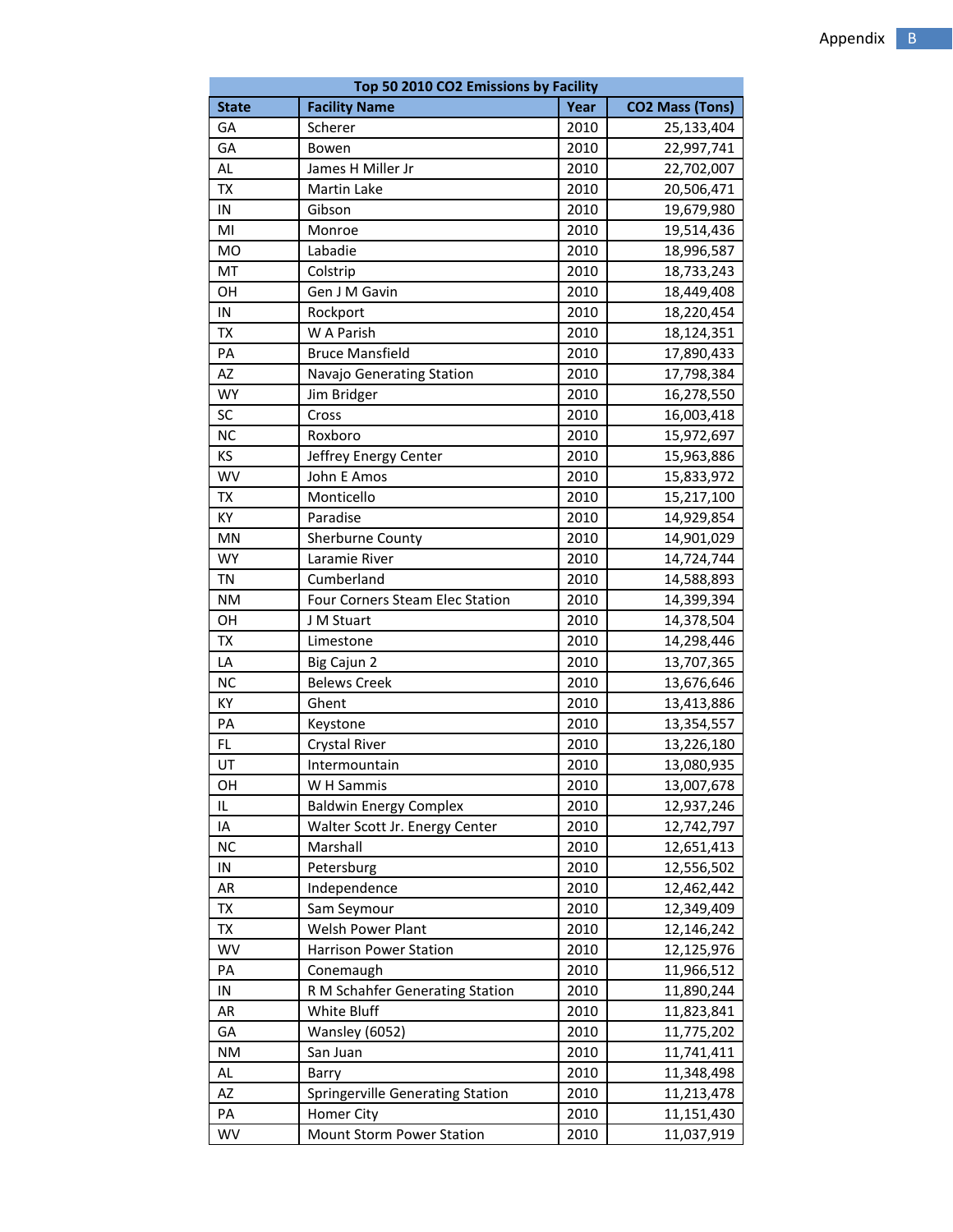| Ten Year Difference in SO2 Emissions by State |                        |                       |                                  |                   |
|-----------------------------------------------|------------------------|-----------------------|----------------------------------|-------------------|
|                                               | <b>2000 Emissions</b>  | <b>2010 Emissions</b> | 2010 and 2000 Difference in Mass | 10 Year           |
| <b>State</b>                                  | (Tons)                 | (Tons)                | (Tons)                           | Decrease/Increase |
| AL                                            | 512074.659             | 202439.776            | -309634.883                      | $-60%$            |
| <b>AR</b>                                     | 75057.457              | 67083.708             | -7973.749                        | $-11%$            |
| AZ                                            | 71556.489              | 36445.121             | $-35111.368$                     | $-49%$            |
| CA                                            | 380.087                | 286.889               | $-93.198$                        | $-25%$            |
| CO                                            | 87175.579              | 45962.408             | $-41213.171$                     | $-47%$            |
| CT                                            | 36917.827              | 1954.961              | -34962.866                       | $-95%$            |
| DC                                            | 957.675                | 934.711               | $-22.964$                        | $-2%$             |
| DE                                            | 40290.542              | 14491.681             | -25798.861                       | $-64%$            |
| FL                                            | 570061.455             | 138297.663            | -431763.792                      | $-76%$            |
| GA                                            | 518745.615             | 218093.023            | -300652.592                      | $-58%$            |
| IA                                            | 137266.717             | 104649.8              | $-32616.917$                     | $-24%$            |
| ID                                            | 2.118                  | 3.498                 | 1.38                             | 65%               |
| IL                                            | 429849.968             | 220085.212            | -209764.756                      | $-49%$            |
| IN                                            | 874617.157             | 413864.433            | -460752.724                      | $-53%$            |
| KS                                            | 116285.044             | 45250.564             | $-71034.48$                      | $-61%$            |
| KY                                            | 584916.595             | 266203.824            | $-318712.771$                    | $-54%$            |
| LA                                            | 110401.263             | 98128.896             | $-12272.367$                     | $-11%$            |
| MA                                            | 112038.625             | 36964.787             | -75073.838                       | $-67%$            |
| MD                                            | 252829.223             | 28669.563             | $-224159.66$                     | $-89%$            |
| ME                                            | 10592.765              | 820.011               | $-9772.754$                      | $-92%$            |
| MI                                            | 369830.082             | 242182.284            | -127647.798                      | $-35%$            |
| MN                                            | 93072.049              | 41573.818             | $-51498.231$                     | $-55%$            |
| MO                                            | 222724.222             | 236201.884            | 13477.662                        | 6%                |
| <b>MS</b>                                     | 129913.061             | 54696.201             | $-75216.86$                      | $-58%$            |
| MT                                            | 20247.216              | 19895.755             | $-351.461$                       | $-2%$             |
| <b>NC</b>                                     | 453442.374             | 116627.178            | -336815.196                      | $-74%$            |
| <b>ND</b>                                     | 149805.877             | 124058.643            | $-25747.234$                     | $-17%$            |
| <b>NE</b>                                     | 60233.998              | 64184.363             | 3950.365                         | 7%                |
| <b>NH</b>                                     |                        |                       |                                  | $-28%$            |
|                                               | 51326.386              | 36834.354             | $-14492.032$                     |                   |
| NJ                                            | 60037.234<br>68616.623 | 13010.618             | $-47026.616$                     | $-78%$            |
| NM                                            |                        | 16570.253             | $-52046.37$                      | $-76%$            |
| <b>NV</b>                                     | 53203.111              | 7887.392              | -45315.719                       | $-85%$            |
| <b>NY</b>                                     | 283344.767             | 46774.574             | -236570.193                      | $-83%$            |
| OH                                            | 1209458.017            | 570045.216            | -639412.801                      | $-53%$            |
| OK                                            | 93417.294              | 85134.649             | $-8282.645$                      | -9%               |
| OR                                            | 14386.823              | 15695.913             | 1309.09                          | 9%                |
| PA                                            | 935167.819             | 393194.848            | -541972.971                      | $-58%$            |
| RI                                            | 5.994                  | 17.807                | 11.813                           | 197%              |
| SC                                            | 200301.036             | 92068.408             | $-108232.628$                    | $-54%$            |
| SD                                            | 13532.882              | 12589.052             | $-943.83$                        | $-7%$             |
| <b>TN</b>                                     | 424973.072             | 118659.409            | -306313.663                      | $-72%$            |
| TX                                            | 557510.226             | 461467.386            | $-96042.84$                      | $-17%$            |
| UT                                            | 27202.061              | 21598.097             | -5603.964                        | $-21%$            |
| VA                                            | 214231.877             | 91576.5               | $-122655.377$                    | $-57%$            |
| VT                                            | 8.667                  | 1.695                 | $-6.972$                         | $-80%$            |
| WA                                            | 83623.011              | 2650.797              | $-80972.214$                     | $-97%$            |
| WI                                            | 196830.401             | 108649.126            | $-88181.275$                     | $-45%$            |
| <b>WV</b>                                     | 593314.907             | 106087.766            | -487227.141                      | $-82%$            |
| <b>WY</b>                                     | 80300.242              | 64848.778             | $-15451.464$                     | -19%              |